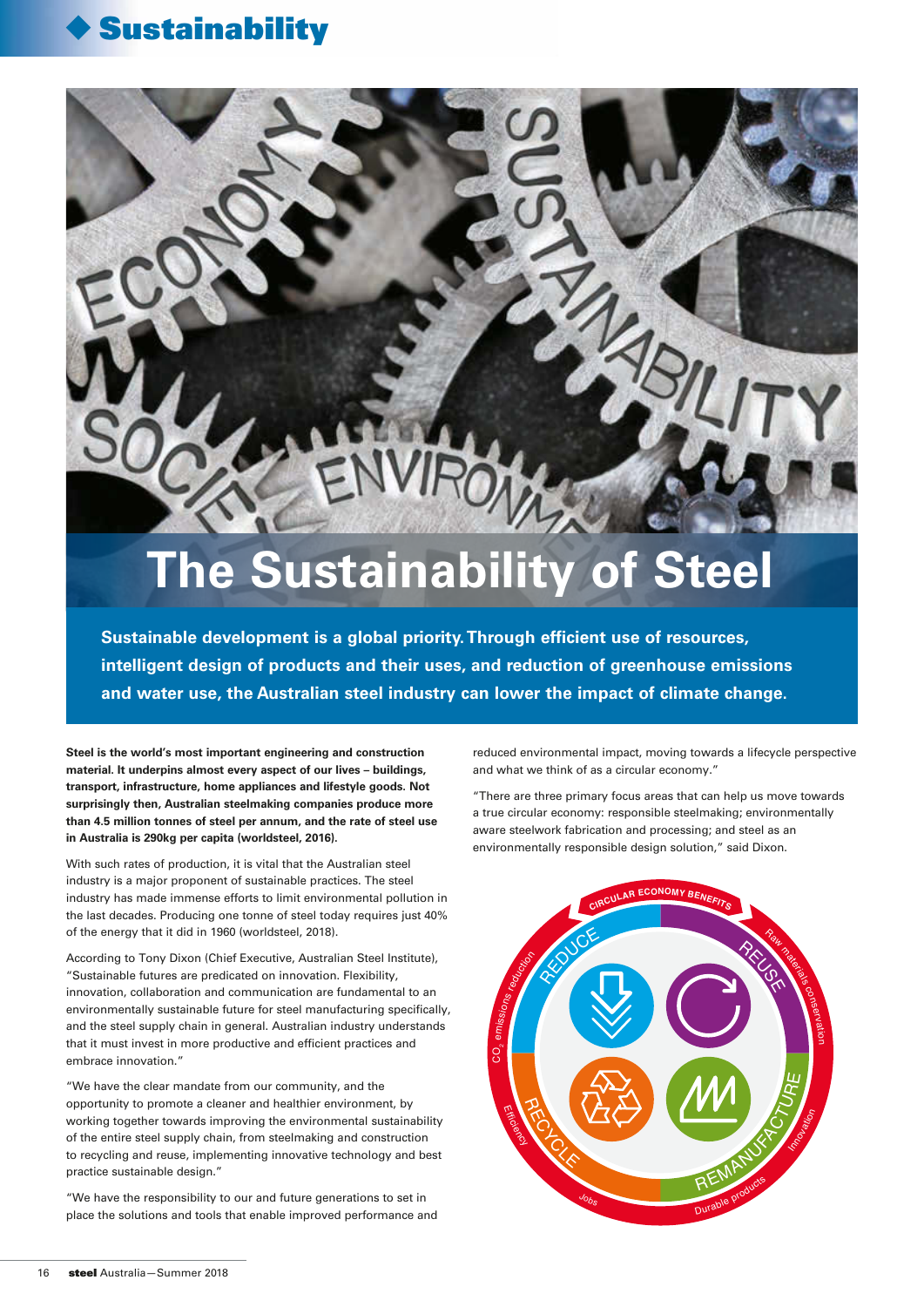#### **Responsible Steelmaking**

Steelmakers have an obligation to safeguard the environment by pursuing sustainable technologies and abiding by certification designed to ensure the environmental credentials of their products.

#### **Acting Responsibly**

The major steel companies of the world have joined the World Steel Association Climate Action Group. At the core of this program is the collection and reporting of CO $_{\tiny 2}$  emissions data by the steel plants in all the major steel-producing countries.

In Australia, BlueScope Steel and Liberty have both contributed to the CO $_{\tiny 2}$  data collection program for more than ten consecutive years. BlueScope Steel reports a reduction in carbon emissions of over 40% since 2011 (BlueScope Steel Sustainability Report 2017-2018).

#### **Improving Steel's Performance**

The energy and greenhouse gas emission intensity of steel production has decreased markedly. In the last 50 years, the steel industry has reduced its energy consumption per tonne of steel produced by 60% (worldsteel, 2018) through continuous improvement and technological change.

Over this time, Australia's steel industry has moved from 100% ingot casting to 100% continuous casting, improving yields and saving approximately 25% of the energy formerly required to make slabs.

#### **Recycling and Reuse**

The ability of steel to be reused and recycled, again and again, into new steel products, is one of its main and unrivalled sustainability virtues. Measured in tonnes, steel is easily the most recycled material in the world, with approximately 650 mega tonnes, equivalent to over 80%, recycled annually (worldsteel, 2018).

In Australia, in percentage terms, metals have the highest recycling rate of all solid waste generated in Australia – 82%, compared with 74% of concrete waste, 55% of paper waste and 38% of glass waste (Australian Bureau of Statistics, 2006).

#### **Environmental Product Declarations**

Environmental Product Declarations (EPD), and other similar forms of certification, are designed to convey the environmental credentials of a product.

They can contain an assessment of embodied energy, greenhouse gas estimate, global warming effect and often have an environmental impact rating that takes account of, for example, varying regional factors. They also track the stewardship of a product, which includes the relative sustainability of mining, transport, energy use, manufacturing, waste disposal and other factors involved in its generation.

There has been a significant uptick in the production of EPDs in Australia, with approximately 10 now available from BlueScope Steel and Liberty.

#### **Environmentally Aware Steelwork Fabrication and Processing**

The flagship ASI solution for environmentally aware steelwork fabrication and processing is the Environmental Sustainability Charter.

Established in conjunction with the Green Building Council Australia (GBCA), the Charter requires participating downstream enterprises associated with steelwork fabrication, processing or contracting, to commit to conducting their businesses in ways that:

- Reduce their environmental footprint
- Demonstrate environmental responsibility
- Seek the same commitment in their subcontractors and suppliers
- Share their knowledge of sustainability with others

"We have the clear mandate from our community, and the opportunity to promote a cleaner and healthier environment, by working together towards improving the environmental sustainability of the entire steel supply chain, from steelmaking and construction to recycling and reuse, implementing innovative technology and best practice sustainable design."

By using steel fabricated or processed by a member of the ASI Environmental Sustainability Charter, the environmental credentials for a project can be reinforced and, if relevant, the project may gain a point towards GBCA Green Star rating.

For further information about the ASI Environmental Sustainability Charter see the article on page 22.

#### **Steel as an Environmentally Responsible Design Solution**

Steel's strength, lightness and durability combine to enable sustainable construction solutions. The use of steel as the structural solution means less weight on foundations, longer spanning spaces, simplification of design, ease of construction and minimal site waste.

Whether it is structural efficiency, futureproofing or design for deconstruction and reuse, steel has an environmentally responsible design solution.

Steel provides product and structural designers with the ultimate opportunity to configure solutions around the 'Four Rs' of the circular economy:

- **Reduce:** New innovative, stronger, lighter steel products require less steel, conserving energy and raw materials.
- **Reuse:** Steel's durability enables many products to be reused, extending the product lifecycle and conserving resources.
- **Remanufacture:** Remanufacturing restores used steel products to like-new condition, extending the overall product lifecycle and saving valuable resources.
- **Recycle:** Steel is 100% recyclable and the most recycled material worldwide. 650 mega tonnes are recycled every year, avoiding over 900 mega tonnes of  $CO<sub>2</sub>$  emissions.

#### **Design for Reconstruction and Reuse**

Not only is steel the solution for adapting and extending the life of existing structures, steel members themselves can be recovered and reused at the end of the life of that structure.

Modern best practice ensures that steel members are permanently identified by grade, and that buildings are designed with deconstruction and recovery in mind.

Reuse is the second or subsequent use of a material (in its original form) after its first life, with little or no reprocessing. Reuse offers an even greater environmental advantage than recycling, since there are no (or far fewer) environmental impacts associated with reprocessing. The ease of holing and welding onto existing steel makes steel an ideal material to reuse.

continued over